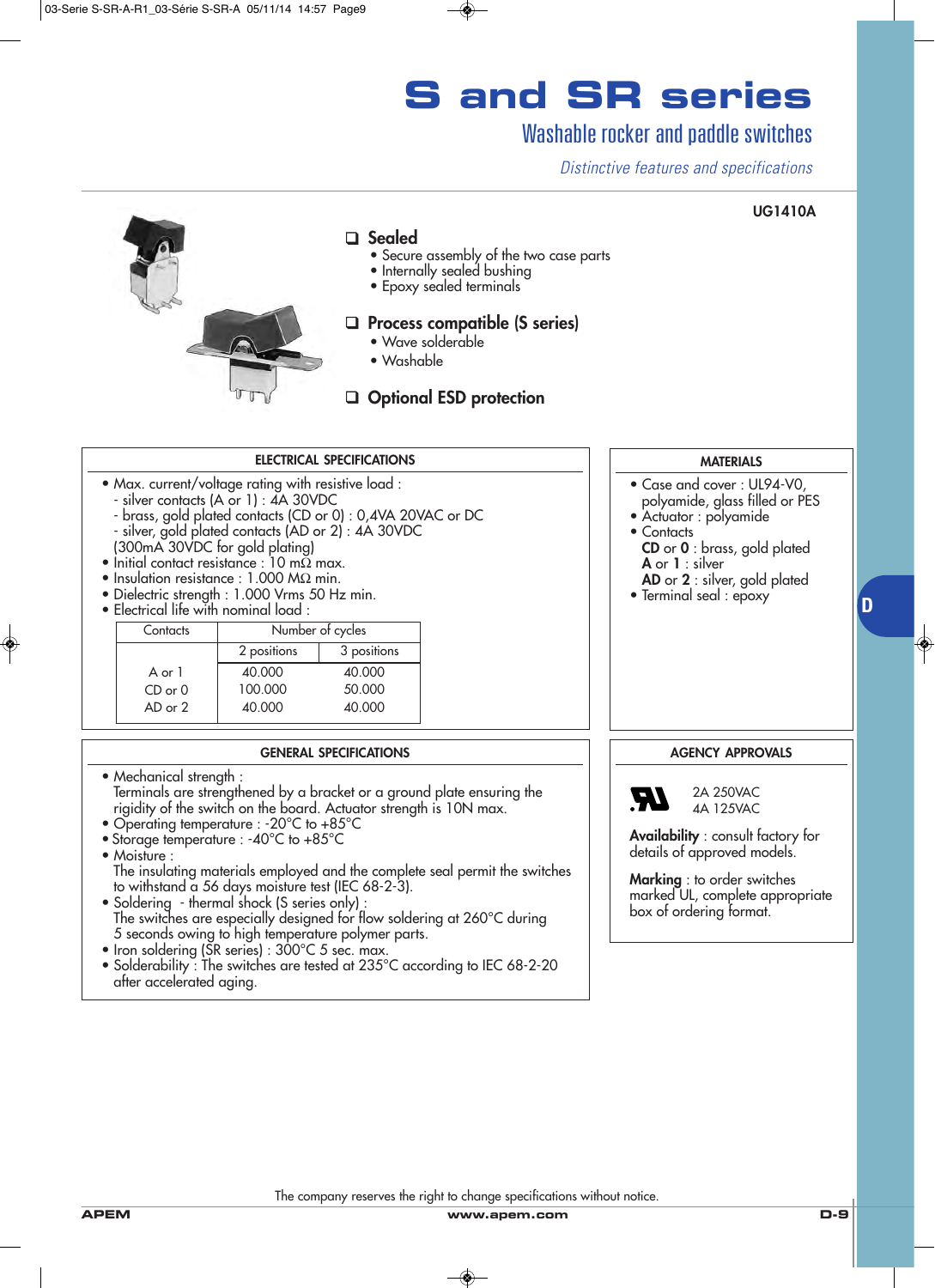### **S series**

### Washable rocker and paddle switches

*Overview*



- model structure of switches

- options in the same order as above

Specifications are on previous page.

**Dimensions** : first dimensions are in mm while inches are shown as bracketed numbers.



**NOTICE** : please note that not all combinations of above numbers are available. Refer to the following pages for further information.



**Packaging unit** : 25 pieces to 50 pieces depending on models.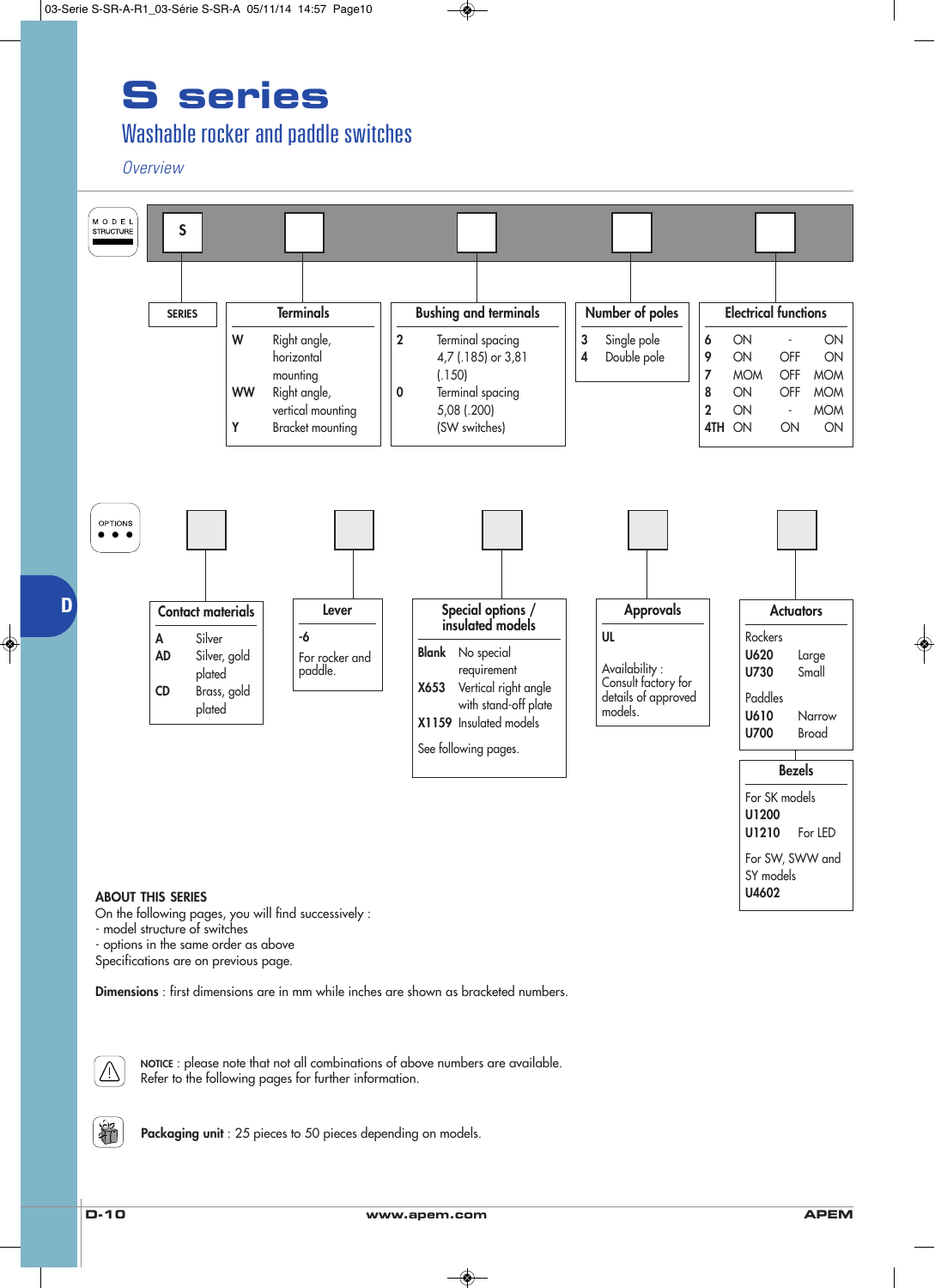



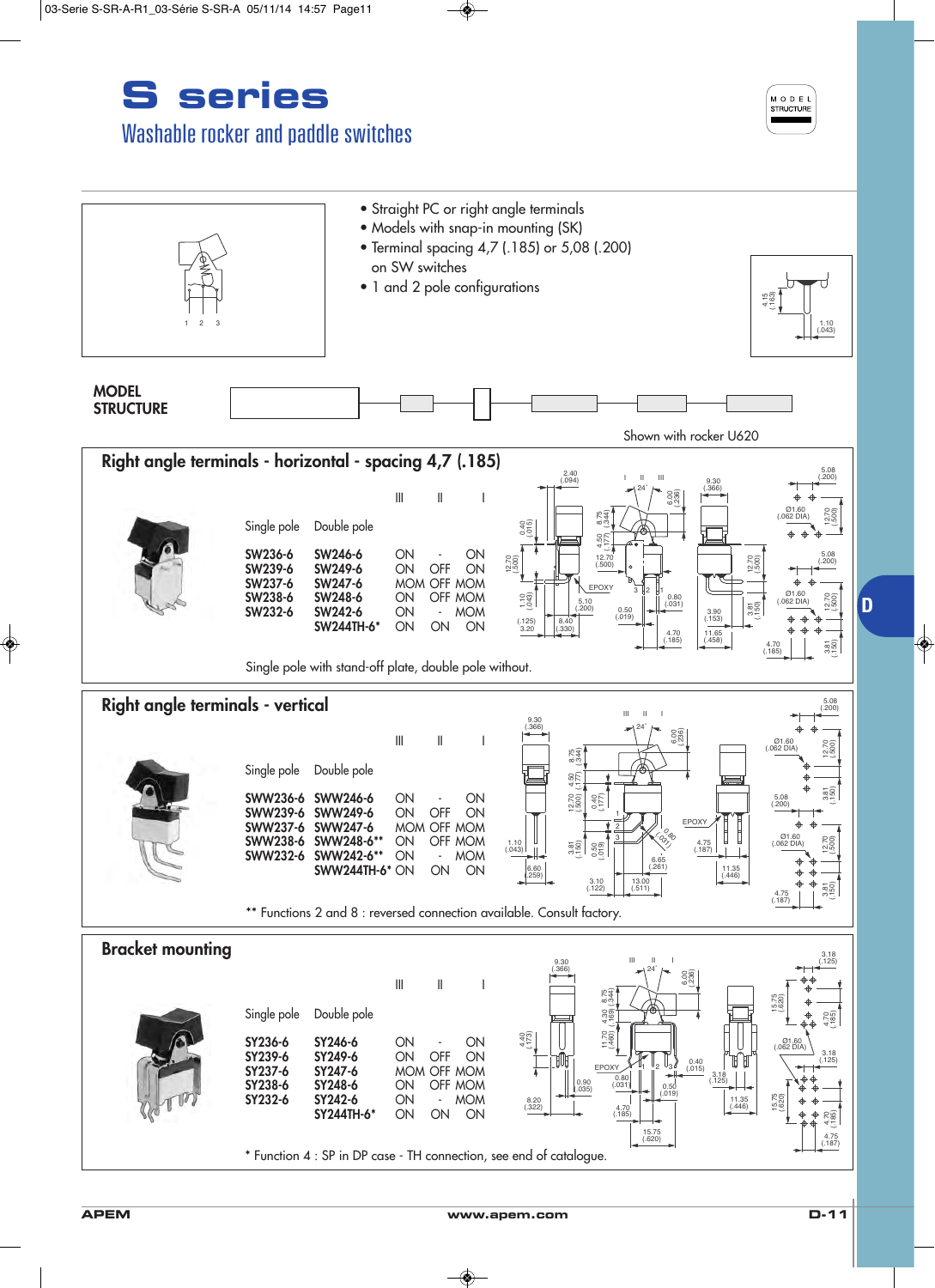### **S series** Washable rocker and paddle switches





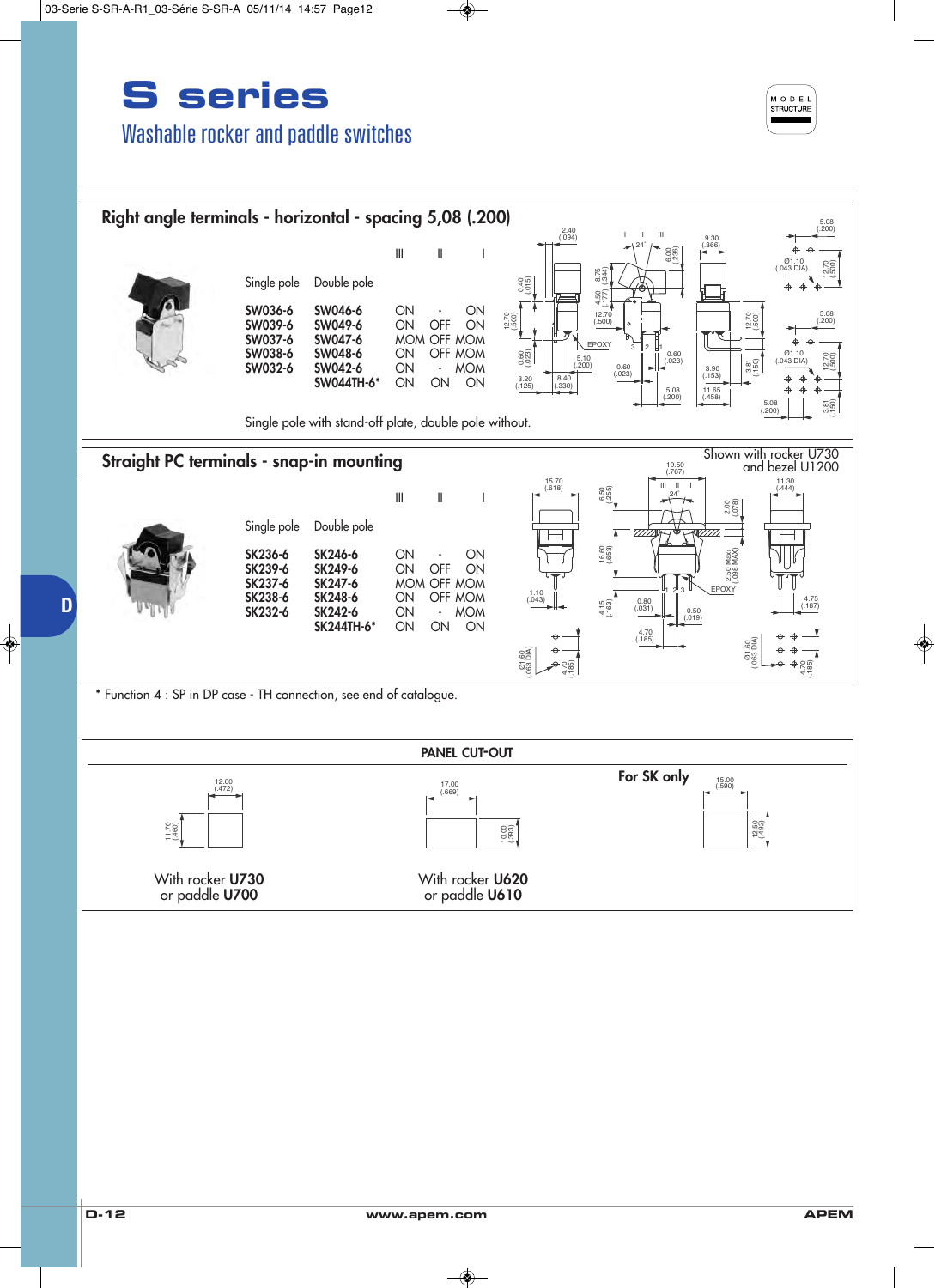

# **S series**

#### Washable rocker and paddle switches



**X601** Silver plated brass contacts

Current/voltage rating for an electrical life of 20.000 cycles : 0,5A 30VDC Minimum quantity : 5.000 per type and shipment.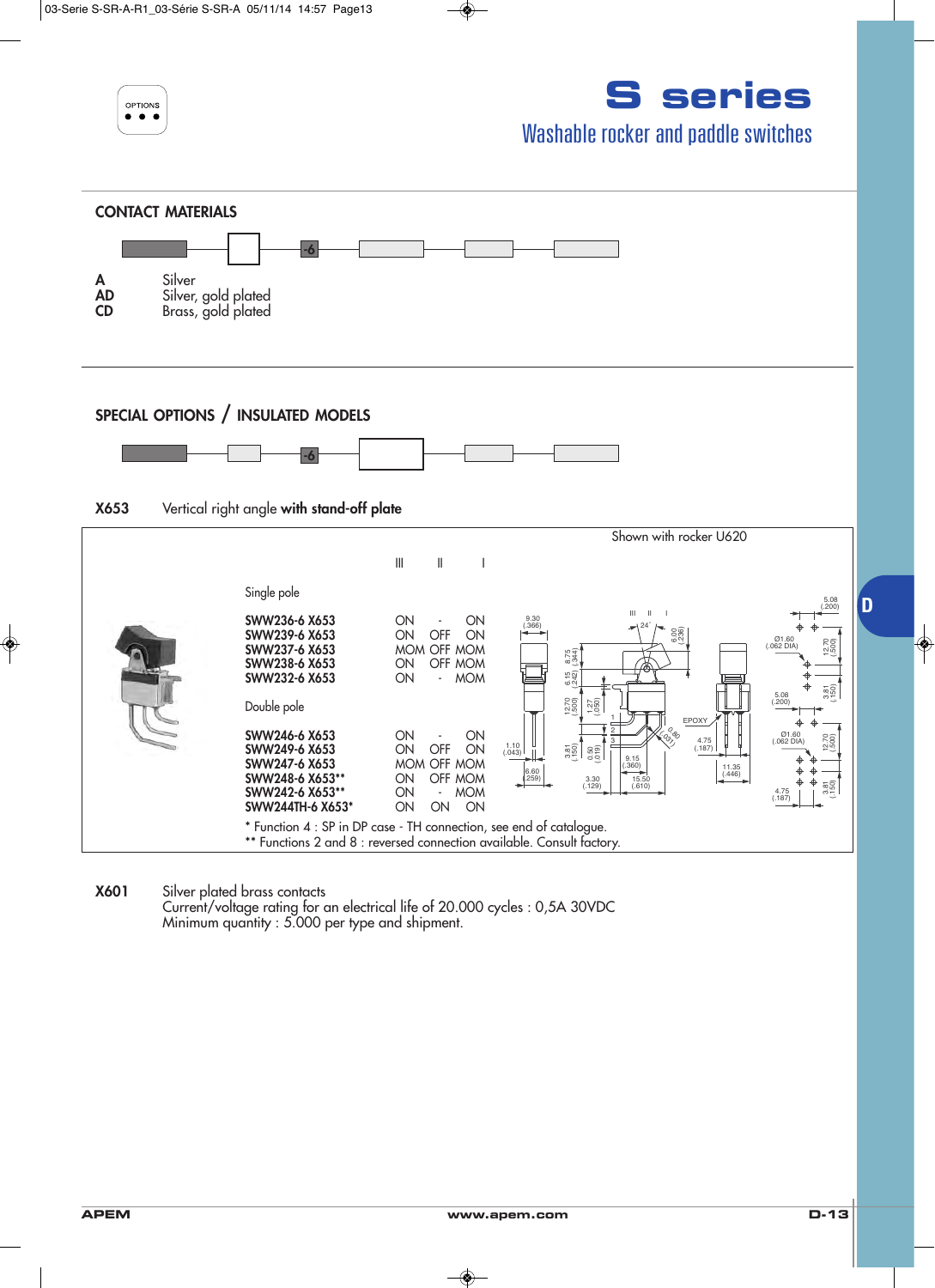### **S series** Washable rocker and paddle switches













\* Function 4 : SP in DP case - TH connection, see end of catalogue. \*\* Functions 2 and 8 : reversed connection available. Consult factory. Above models available with all actuators shown on next page.

**D**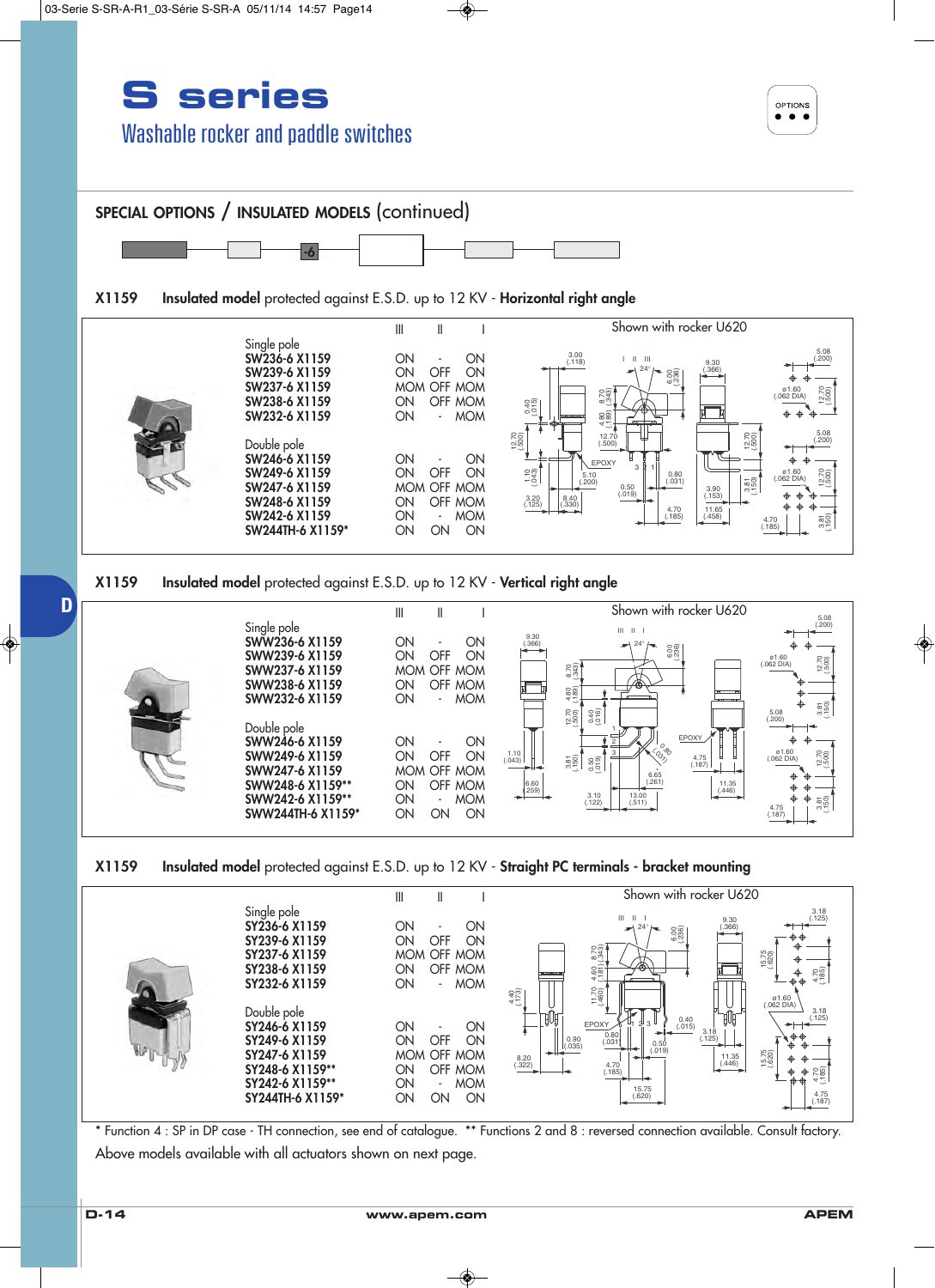| OPTIONS                                                                                                                      | <b>S</b> series<br><b>Washable rocker and paddle switches</b> |
|------------------------------------------------------------------------------------------------------------------------------|---------------------------------------------------------------|
| <b>AGENCY APPROVAL</b>                                                                                                       |                                                               |
| <b>UL</b>                                                                                                                    |                                                               |
| <b>Availability</b> : consult factory for details of approved models.                                                        |                                                               |
| Marking : to order switches marked with the UL symbol, complete above box with "UL".<br>Blank : no agency approval required. |                                                               |
|                                                                                                                              |                                                               |

#### **ACTUATORS**



#### **Bezels for SK model (snap-in)**

Add bezel part number to actuator part number.





Bezel Bezel for LED Ø 5 (.196) - not supplied Black bezel - for rocker U620 only

**Bezel for SW - SWW and SY models**



**D**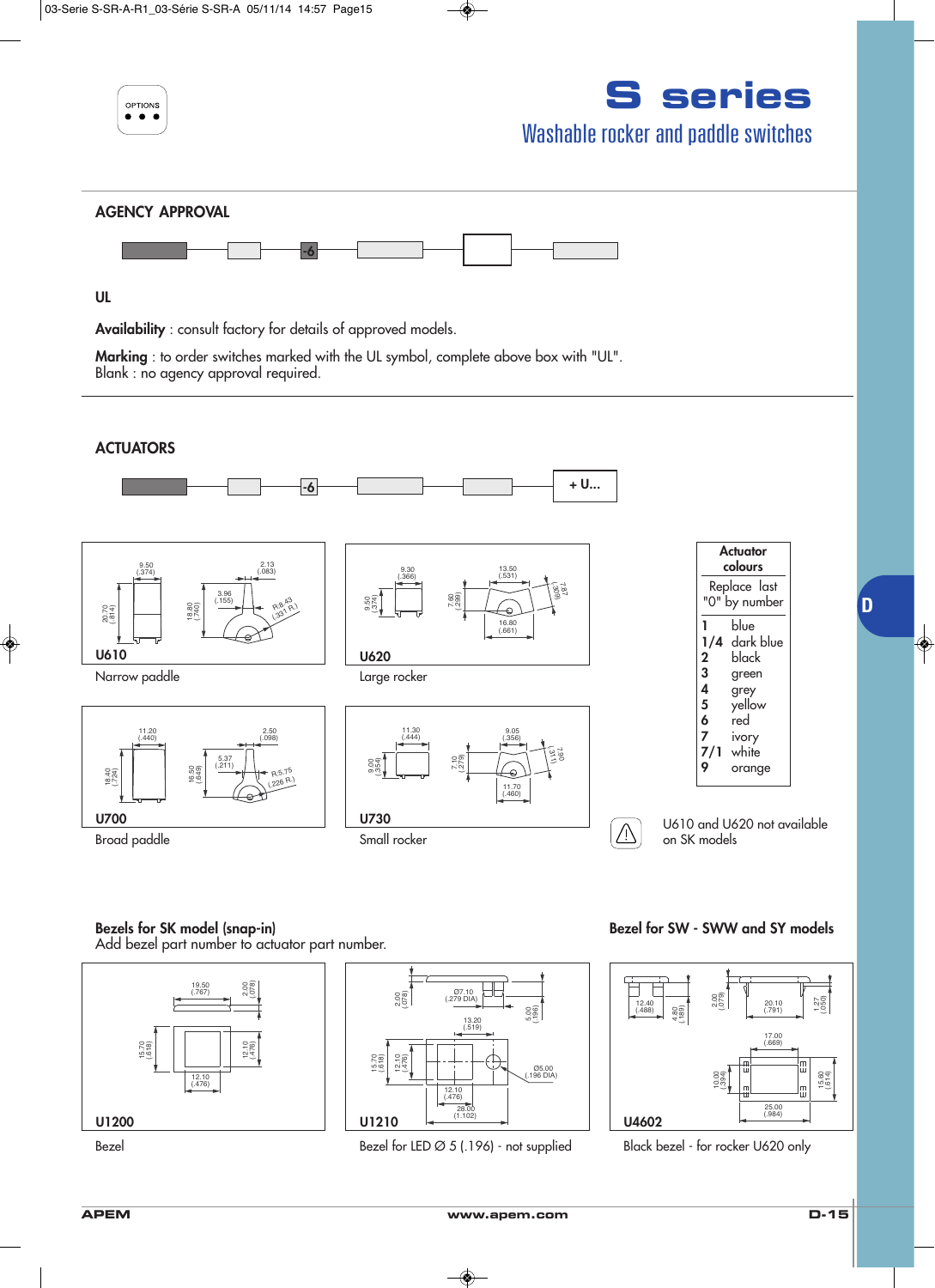## **SR series**

### Washable rocker and paddle switches

*Overview*



#### **ABOUT THIS SERIES**

On the following pages, you will find successively :

- model structure of switches
- options in the same order as above

Specifications are at the beginning of this section (S and SR series).

**Dimensions** : first dimensions are in mm while inches are shown as bracketed numbers.

输

**Packaging unit** : 20 pieces.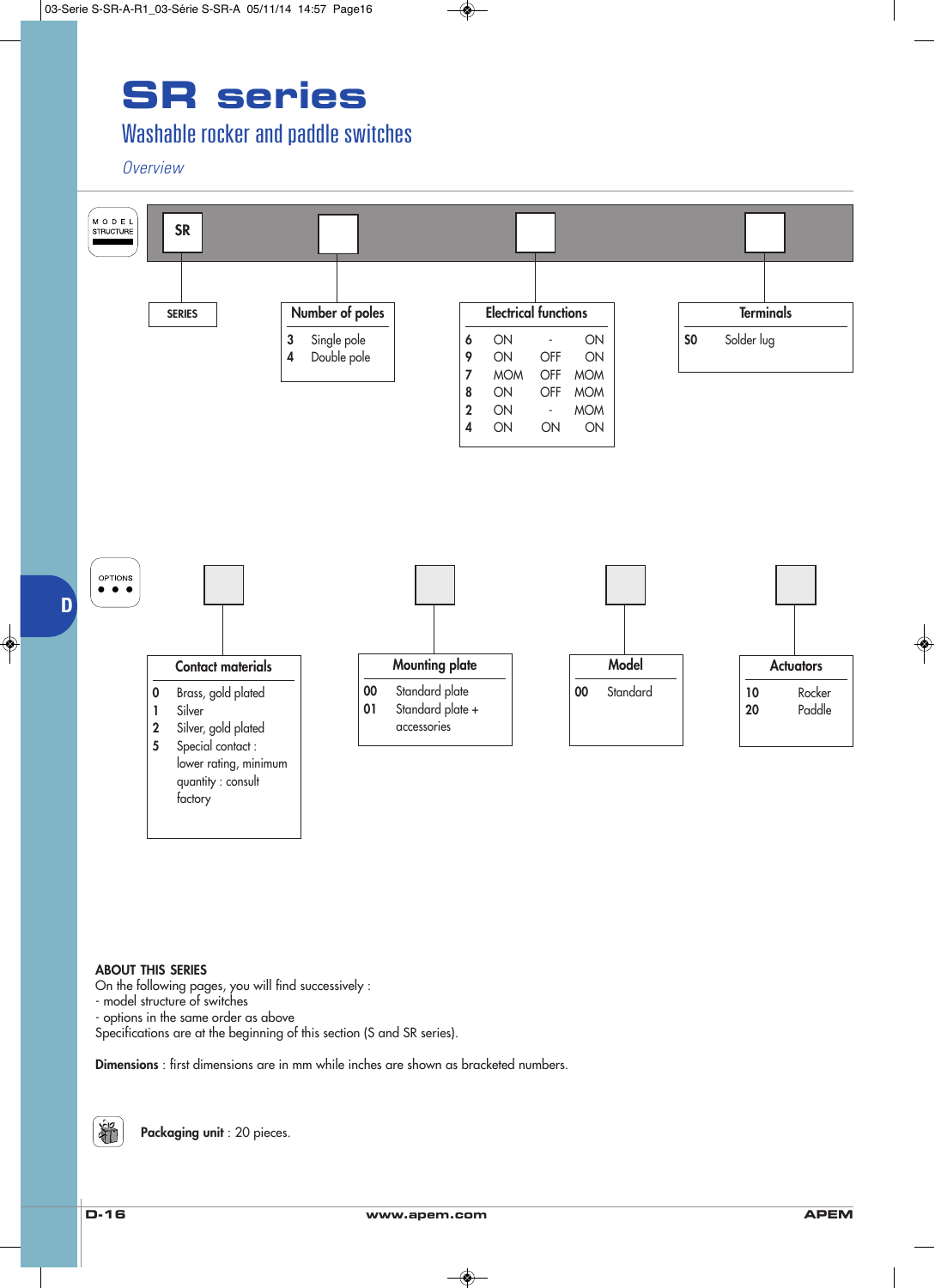

## **SR series**

### Washable rocker and paddle switches

*Solder lug terminals*



\* Function 4 : SP in DP case - TH connection, see end of catalogue.

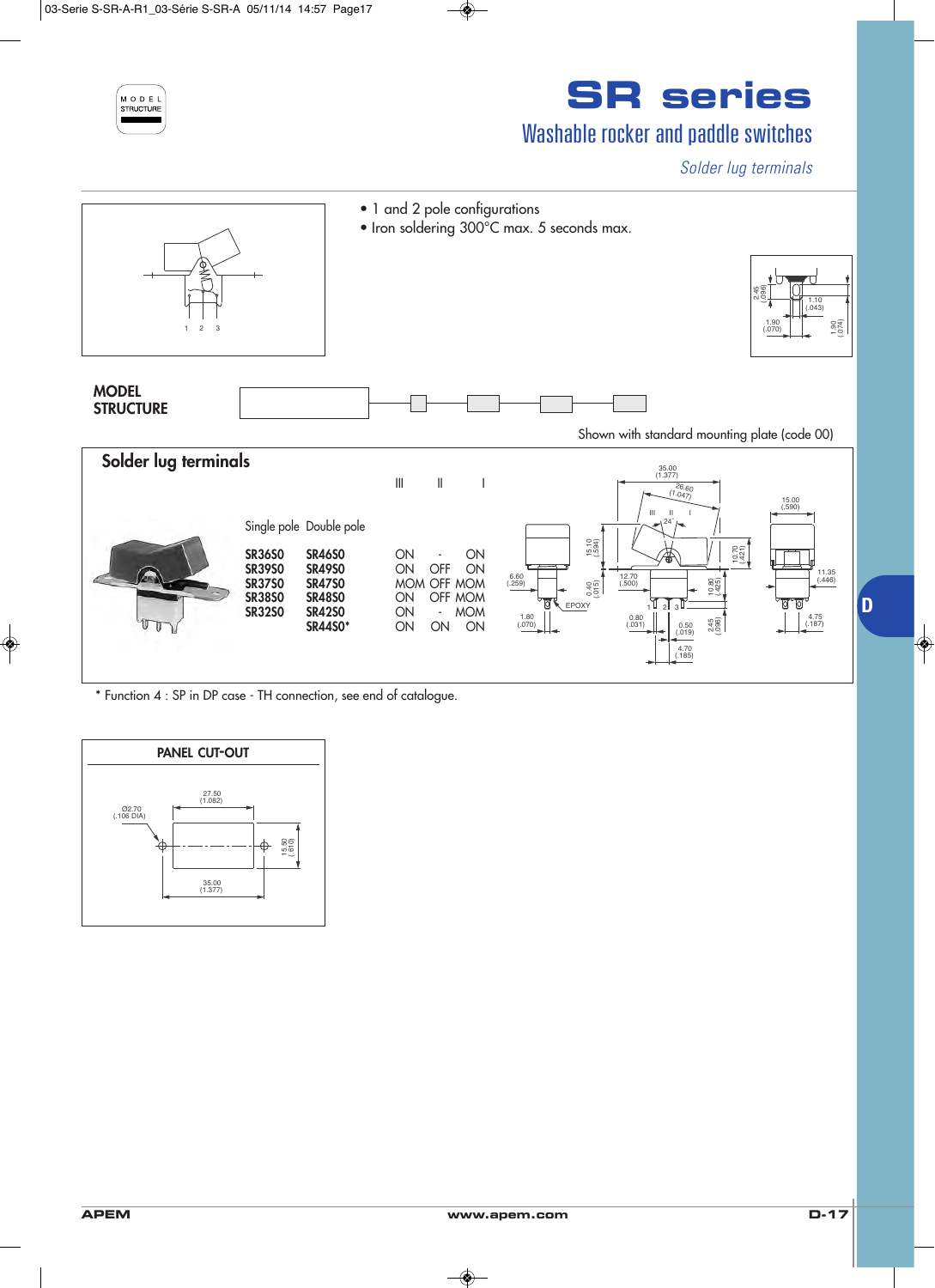# **SR series**

### Washable rocker and paddle switches





| Actuator<br>colours<br>Replace "0" by<br>number |  |  |
|-------------------------------------------------|--|--|
|                                                 |  |  |

M2.5x0.45<br>(098 DIA x0.45 IS)

6

(.236)

6.00